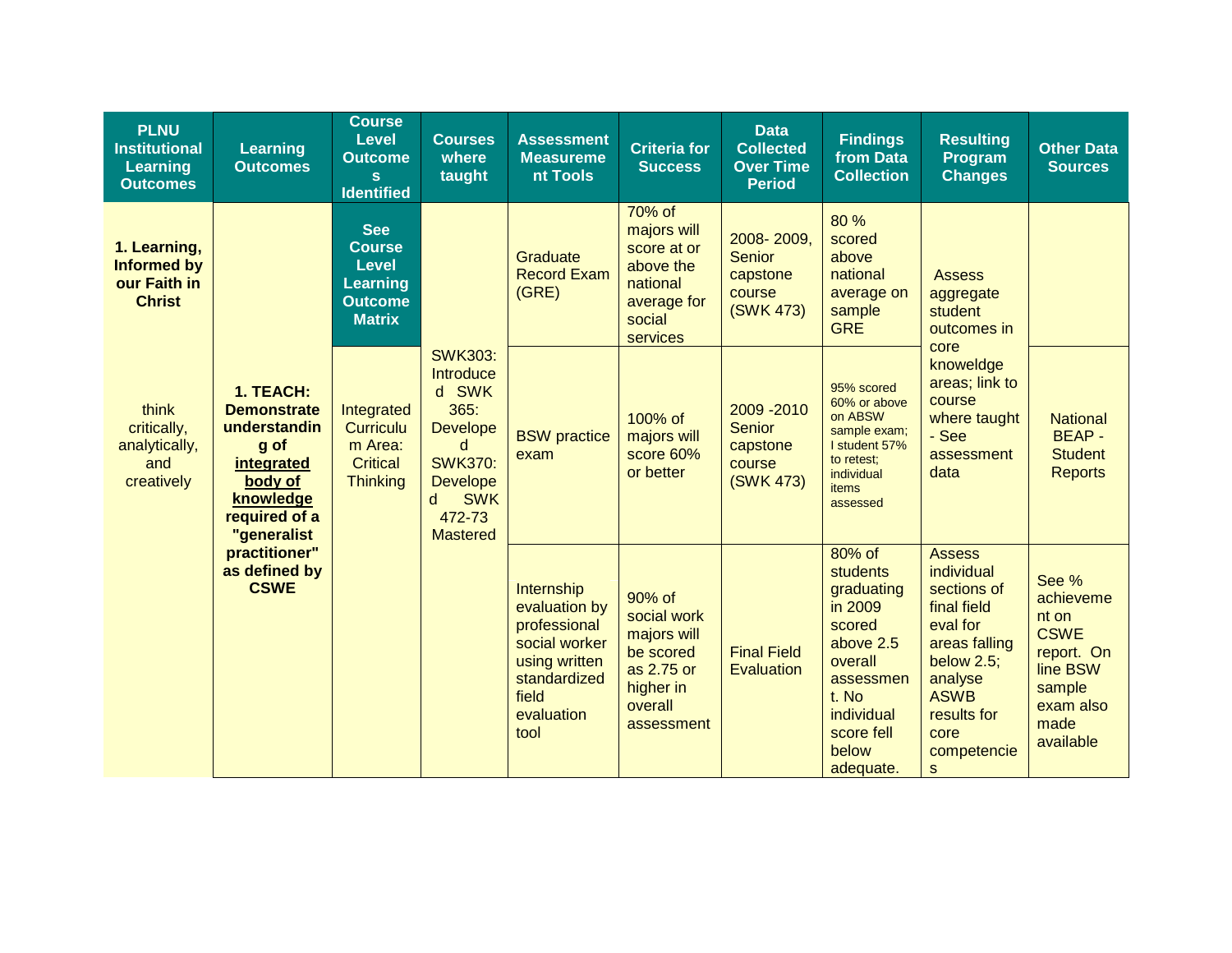|  | 2. TEACH &<br><b>SHAPE:</b><br><b>Demonstrate</b><br>a command<br>of the          | <b>See</b><br>Course<br>Level<br>Learning                                                                                                                                                                   | <b>SWK303:</b><br>Introduce<br>d<br><b>SWK370:</b><br><b>Develope</b><br><b>SWK</b><br>d<br>472-73<br><b>Mastered</b> | CSWE-<br>qualified field<br>supervisor<br>evaluation<br>performed at<br>mid-point and<br>end of a 400-<br>hour field<br>practice,<br>using a<br>standardized<br>tool | 90% of<br>students will<br>be rated at<br>$2.5$ or<br>higher in<br>sections on<br>diversity                                                                                                     | 90% of<br>students<br>rated 2.5 or<br>above on<br>diversity in<br>final field;<br>Average on<br><b>ABSW</b><br>exam was<br>91% |                                                                                                                                    |                                                                                     | <b>Most items</b><br>scored<br>above<br>median by<br>more than<br>85% of<br>respondent<br>s.Faculty<br>discussion<br>of any item<br>with less<br>than high<br>rating |  |
|--|-----------------------------------------------------------------------------------|-------------------------------------------------------------------------------------------------------------------------------------------------------------------------------------------------------------|-----------------------------------------------------------------------------------------------------------------------|----------------------------------------------------------------------------------------------------------------------------------------------------------------------|-------------------------------------------------------------------------------------------------------------------------------------------------------------------------------------------------|--------------------------------------------------------------------------------------------------------------------------------|------------------------------------------------------------------------------------------------------------------------------------|-------------------------------------------------------------------------------------|----------------------------------------------------------------------------------------------------------------------------------------------------------------------|--|
|  | demonstrate<br>God-inspired<br>development<br>and<br>understandin<br>g of others, | professional<br>values and<br>ethics<br>required of a<br>"general<br>practitioner"                                                                                                                          | Outcome<br>Matrix:<br><b>Diversity</b><br><b>Sensitive</b>                                                            |                                                                                                                                                                      | <b>Written test</b><br>evaluated by<br>external jury<br>of<br>professionals<br>(students<br>correctly<br>identify six<br>core values<br>of NASW<br>Code of<br><b>Ethics for</b><br>social work) | 90% of<br>social work<br>majors will<br>correctly<br>identify<br>100% of the<br>six core<br>values                             | 2009<br>Capstone                                                                                                                   | 100% of<br><b>SWK</b><br>seniors<br>correctly<br>identified<br>the 6 core<br>values |                                                                                                                                                                      |  |
|  | serve both<br>locally and<br>globally.                                            | 3. SHAPE:<br><b>Demonstrate</b><br>competence<br>in the<br>concrete<br>practice of<br>professional<br>skills,<br>especially<br>those skills<br>required by<br><b>CSWE of a</b><br>"general<br>practitioner" |                                                                                                                       | <b>SWK 330:</b><br>Introduce<br>d<br><b>SWK365:</b><br><b>Develope</b><br><b>SWK</b><br>d<br>371:<br><b>Develope</b><br>d<br><b>SWK</b><br>472-73<br><b>Mastered</b> | <b>CSWE-</b><br>qualified field<br>supervisor<br>evaluation<br>performed at<br>mid-point and<br>end of a 400-<br>hour field<br>practice,<br>using a<br>standardized<br>tool                     | 90% of<br>students will<br>be rated at<br>2.75 or<br>higher in<br>sections on<br>values and<br>ethics                          | 100 of 2009<br>graduates<br>% scored 3<br>or higher<br><b>Final Field</b><br>Evaluation<br>average on<br>diversity<br>sensitivity. |                                                                                     | This is<br>substantive<br>improvement<br>over 2003-<br>06years,                                                                                                      |  |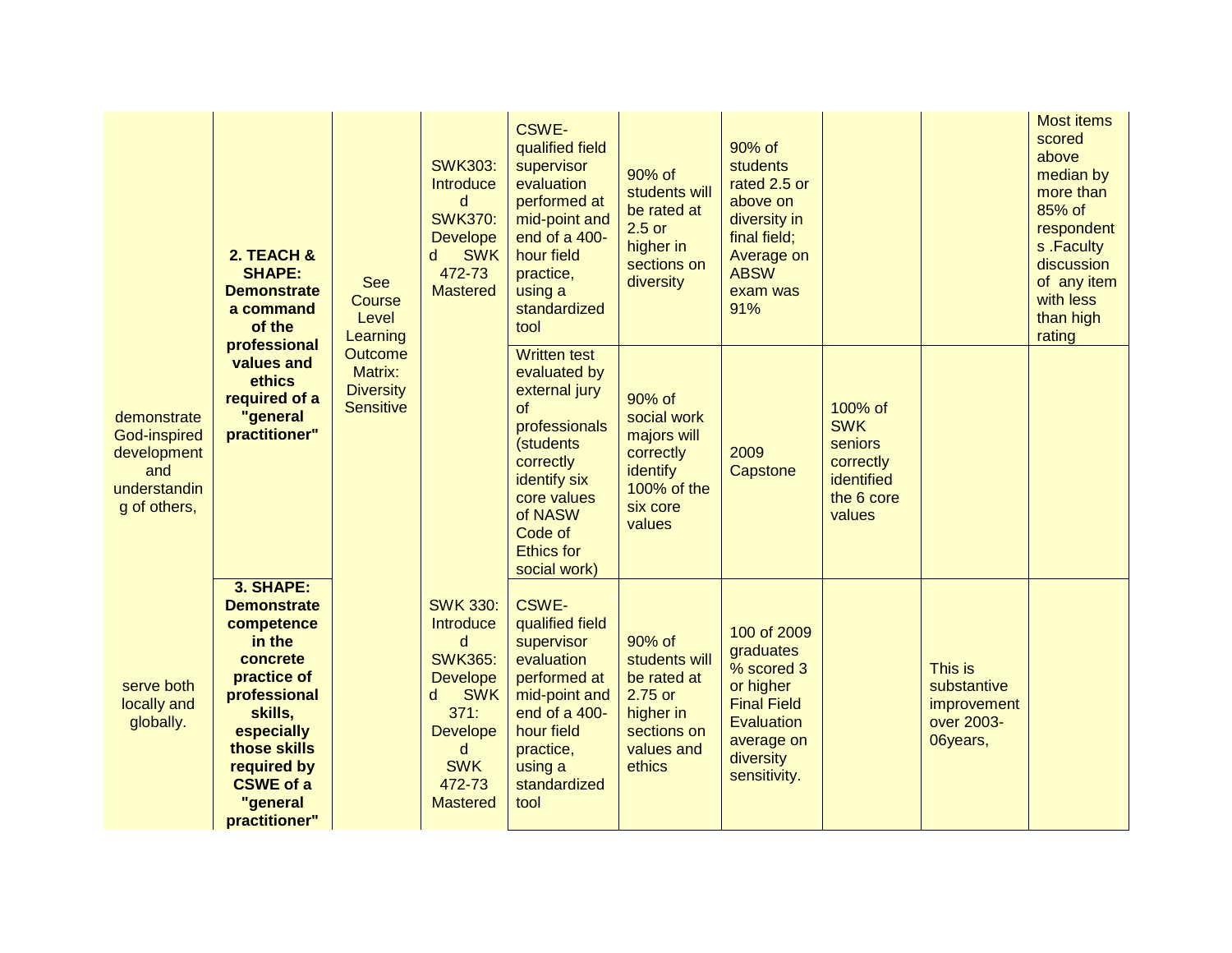| 2. Growing,<br>in a Christ-<br><b>Centered</b><br><b>Faith</b><br><b>Community</b>   | 4. SHAPE:<br><b>Demonstrate</b><br>an<br>awareness of                                                 | <b>See</b>                                                     | <b>SWK303:</b><br>Introduce<br>d<br><b>SWK330:</b><br><b>Develope</b><br>d SWK<br>370<br><b>Develope</b><br><b>SWK</b><br>d<br>473<br><b>Mastered</b> | <b>Reflection</b><br>paper<br>evaluated<br>jointly by<br><b>Social Work</b><br>Program<br><b>Advisory</b><br>Committee<br>and PLNU<br><b>Social Work</b><br>faculty<br>(students<br>demonstrate<br>awareness of<br>influence of<br><b>Christian and</b><br>Wesleyan<br>perspectives) | 80% of<br>students will<br>score 75%<br>or higher | Adjustment<br>to capstone<br>course<br>syllabus.<br>Requireme<br>nt to join a<br>national<br>professional<br>organizatio<br>n or<br>subscribe to<br>journal.<br><b>Seniors</b><br>complete<br>General<br><b>Education</b><br>Exit exam. | <b>GE Exit</b><br>exam<br>questio<br>now<br>incorporate<br>$d$ in<br>capstone<br><b>Final exam</b>                                                                                        |                                                                                                                                                                                                                                                                                |  |
|--------------------------------------------------------------------------------------|-------------------------------------------------------------------------------------------------------|----------------------------------------------------------------|-------------------------------------------------------------------------------------------------------------------------------------------------------|--------------------------------------------------------------------------------------------------------------------------------------------------------------------------------------------------------------------------------------------------------------------------------------|---------------------------------------------------|-----------------------------------------------------------------------------------------------------------------------------------------------------------------------------------------------------------------------------------------|-------------------------------------------------------------------------------------------------------------------------------------------------------------------------------------------|--------------------------------------------------------------------------------------------------------------------------------------------------------------------------------------------------------------------------------------------------------------------------------|--|
| live<br>gracefully<br>within<br>complex<br>environment<br>al and social<br>contexts. | the influence<br>of Christian<br>and<br><b>Wesleyan</b><br>perspectives<br>on social<br>work practice | Course<br>Level<br>Learning<br><b>Outcome</b><br><b>Matrix</b> | <b>SWK 365:</b><br><b>Develope</b><br>d<br>SOC360:<br>Introduce<br>d                                                                                  | Portfolio to<br>include field<br>notes and/or<br>field<br>reflection<br>paper,<br><b>students</b><br>identify,<br>reflect on and<br>discuss their<br>faith<br>perspective)                                                                                                           | 80% of<br>students will<br>score 75%<br>or higher | 2009                                                                                                                                                                                                                                    | <b>Portfolio</b><br>field notes<br>acquired,<br>80%<br>achieved a<br>score<br>equivalent<br>to "C" (73-<br>75) or<br>better,<br>standard<br>grading<br>rubric<br>needs to be<br>developed | A stronger<br>standard<br>grading<br>rubric needs<br>to be<br>developed<br>for<br>assesseing<br>field notes or<br>reflection.<br>The review<br>is more<br>feasible with<br>two initial<br>faculty<br>evaluators<br>and a third<br>evaluator to<br>settle<br>disputed<br>scores |  |